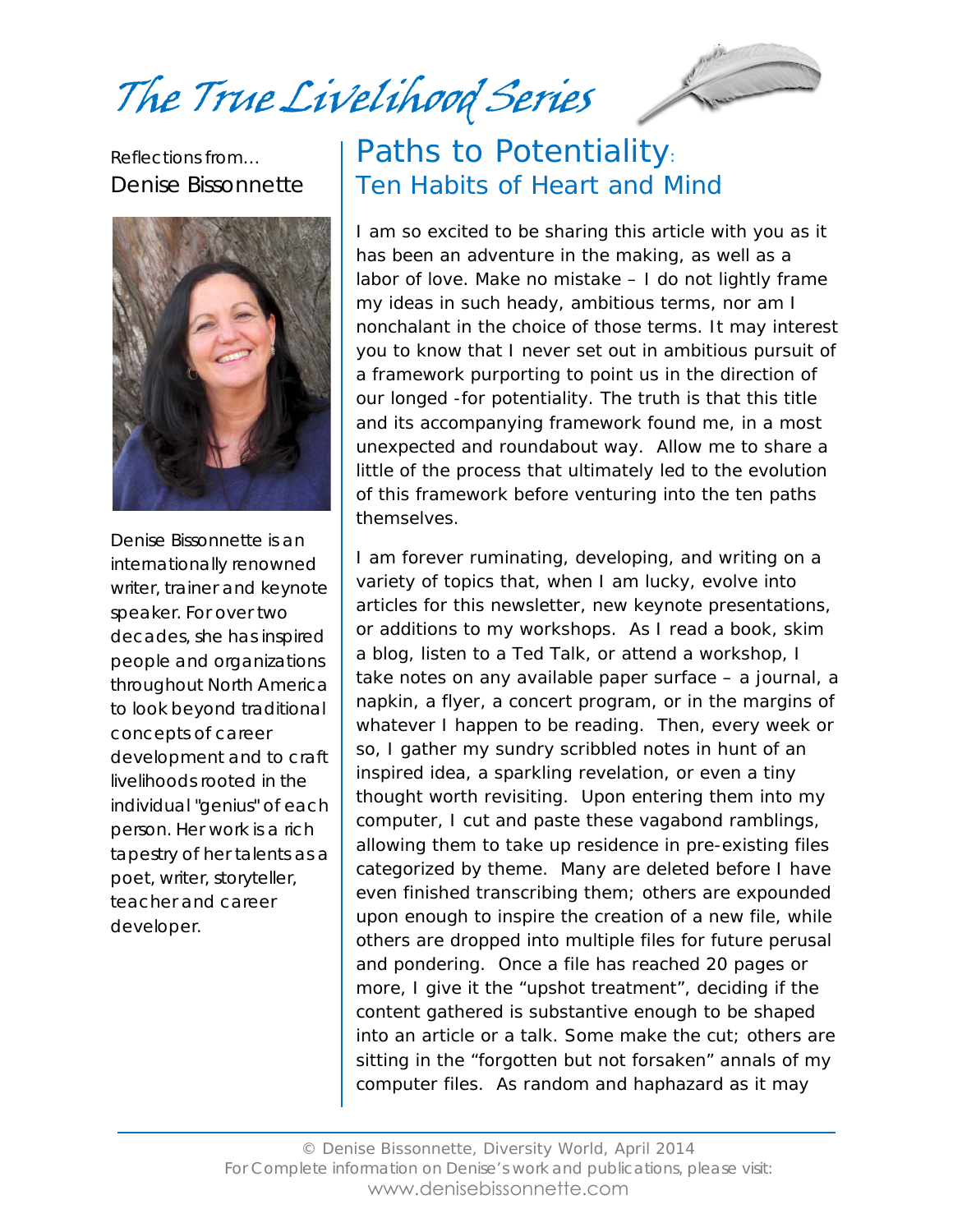seem, this is the process that works for me.

Sooooo … in the last few months something caught my attention. While hot on the trail of my newest topic "Cultivating Resilience", I noticed that as I made entries into this file, I frequently dropped the same notes in four other files, namely "A Leadership Perspective", "Living the Creative Life", "A Mindset for Growth", and "In Pursuit of Possibility". Because these five files with seemingly distinctive and divergent themes had such an uncanny number of identical entries throughout the last year, I purposely set off in pursuit of what they might have in common. To my astonishment, what I discovered was that, while each maintained their own flavor and tone, they all shared the same "upshot". These five seemingly distinct and divergent subjects were inextricably linked by ten common factors falling into three categories: dimensions of thought, postures towards life, and stances regarding the self, which I later named "Habits of Heart and Mind".

Who'd a thunk it? The same set of dynamics that allows us to muster the strength and resilience to survive the storms of life are not different than the dynamics that empower us to find our voice and respond to the call of leadership? Who would have suspected that the perspective that allows us to perceive possibility is not different from that which enables us to take risks and lead a life bent on growth rather than stagnation? Lo and behold, how about these same characteristics intersecting perfectly with those leading to living life as "high art"?

In search of terminology that is both descriptive and inclusive of these five themes, I chose the term "Potentiality". In a nutshell, I believe that there are particular ways of thinking and relating to the world that are most apt to enhance our personal and collective effectiveness. Through the "Ten Habits of Heart and Mind" presented below I believe we increase our potential for continual growth, for embracing the unknown and cultivating resilience, for creativity problem-solving and living life as art, for expressing our unique and authentic form of leadership, and finally, for pursuing with wholeheartedness the great expanse of our possibilities in life and in work.

Clearly, I am not a researcher, a social psychologist, or an academic. I have no empirical data to support this treatise - no charts, graphs, or stats to lend it an air of authority or imbue it with a sense of hard-won assurance. Rather, from one earnest pilgrim who attempts to live a wholehearted and vibrant life to another, I offer this as a humble but earnest invitation to examine and explore common dimensions of thought and feeling that affect our everyday experience of the world. I do not expect that any of these ten dimensions will be new to my readers, as many of them have been explored and discussed by a wide host of writers, myself included. What I do want to introduce here, however, is the idea of recognizing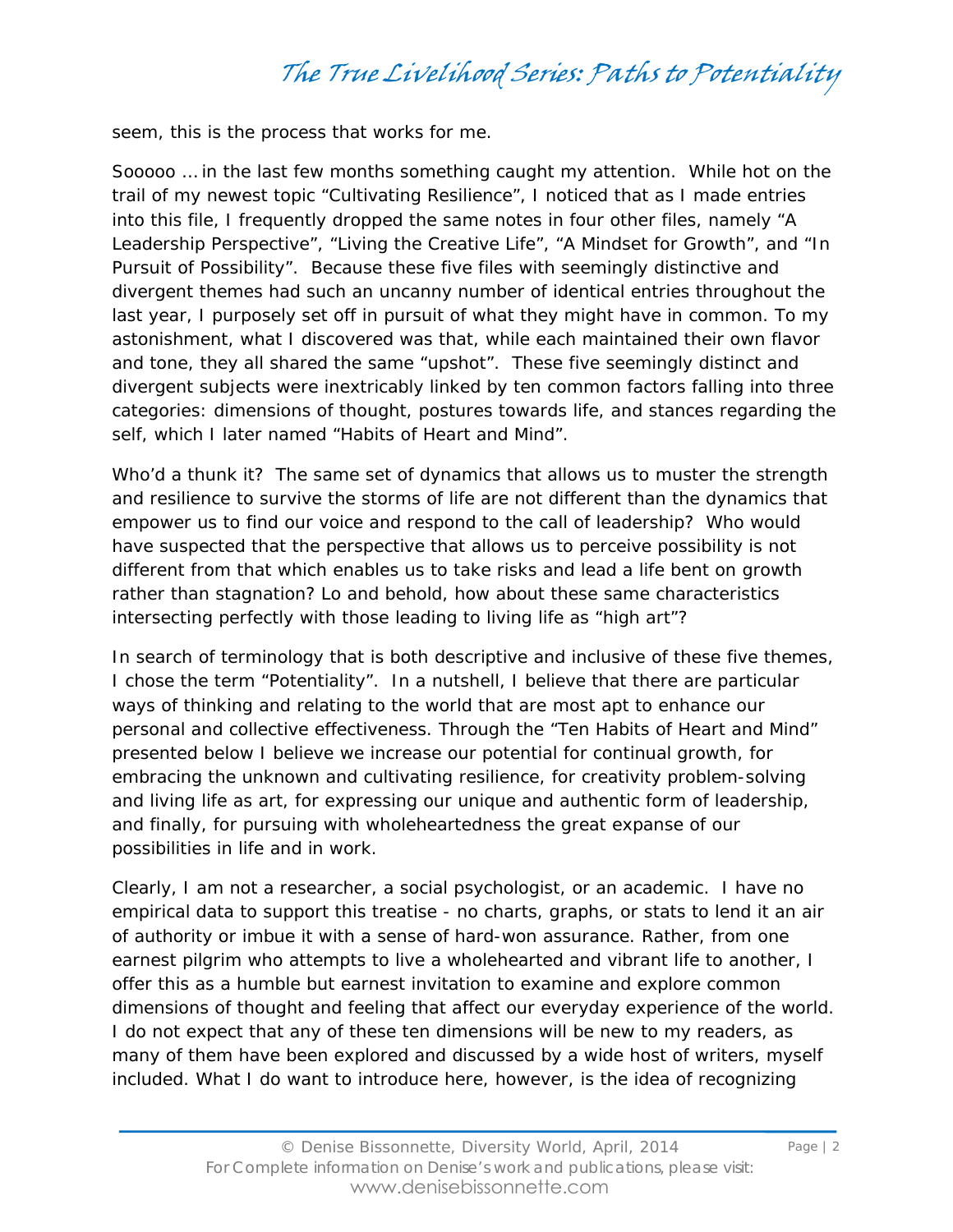them as a *totality*, grasping the implications of these attitudes in light of the five themes discussed above, and in the light of our Potentiality as a whole.

I purposely chose the term "Habits of Heart and Mind" because I think our ordinary ways of thinking and relating to the world do become ingrained and, and in the same way we have eating and sleeping habits, we have habits of mind and of heart. Like all habits, however, once we become aware of them, we can choose to continue, stop, alter or create a new habit in line with our aspirations. To a great extent, I believe that these are *choices we make* rather than "fixed aspects" of our personalities, or attitudes we inherited for which we have been hard-wired. I think of these habits more like software than hardware in that they can be revisited, refreshed, updated, or downloaded at any time. I also believe that these ten factors can be measured, taught, learned and improved.

Most importantly, I hope to trigger questions, catalyze discussion, and encourage fierce examination of how we as human service providers, educators, and counselors can work to invoke and inspire these ways of thinking and relating with the individuals we serve. As you read through the ten habits, please consider the enormous implications these attitudes have on the challenges the people we serve commonly face: A welfare recipient's ability to attain self-sufficiency and overcome learned helplessness; A student's capacity to stick with and achieve educational goals; A person's ability to face and overcome a crisis, a loss, or any major life transition; A job seeker's stance toward the world of work, their part in the process, and the possibilities awaiting them; or, How a veteran, an ex-offender, a recently arrived immigrant, or a newly-disabled person views their choices, their power, and their opportunities as they enter a new chapter of their lives. In my mind, the benefit that would come from cultivating any of these habits of heart and mind would far exceed any other gift we have to offer people who are in transition. Far from "giving a person a fish for the day", these are the habits of consciousness that could empower people to feed themselves for a lifetime.

In order to present them in the clearest and most thorough fashion, I have identified the key attributes and qualities, the actions and practices, and the attitudes and beliefs each of these habits engender, as well as the opposing qualities for each. You will notice that I have given them my own spin, utilizing language that my readers will recognize from past articles of this newsletter written on these various themes. I invite you, dear reader, to consider where you find yourself along the spectrum of these ten dimensions. Which do you feel totally at home with, which present the greatest challenge to your current way of thinking and relating to the world, and which would you like to cultivate to a greater degree?

In the spirit of the accompanying poem, *The Exquisite Risk*, may these habits of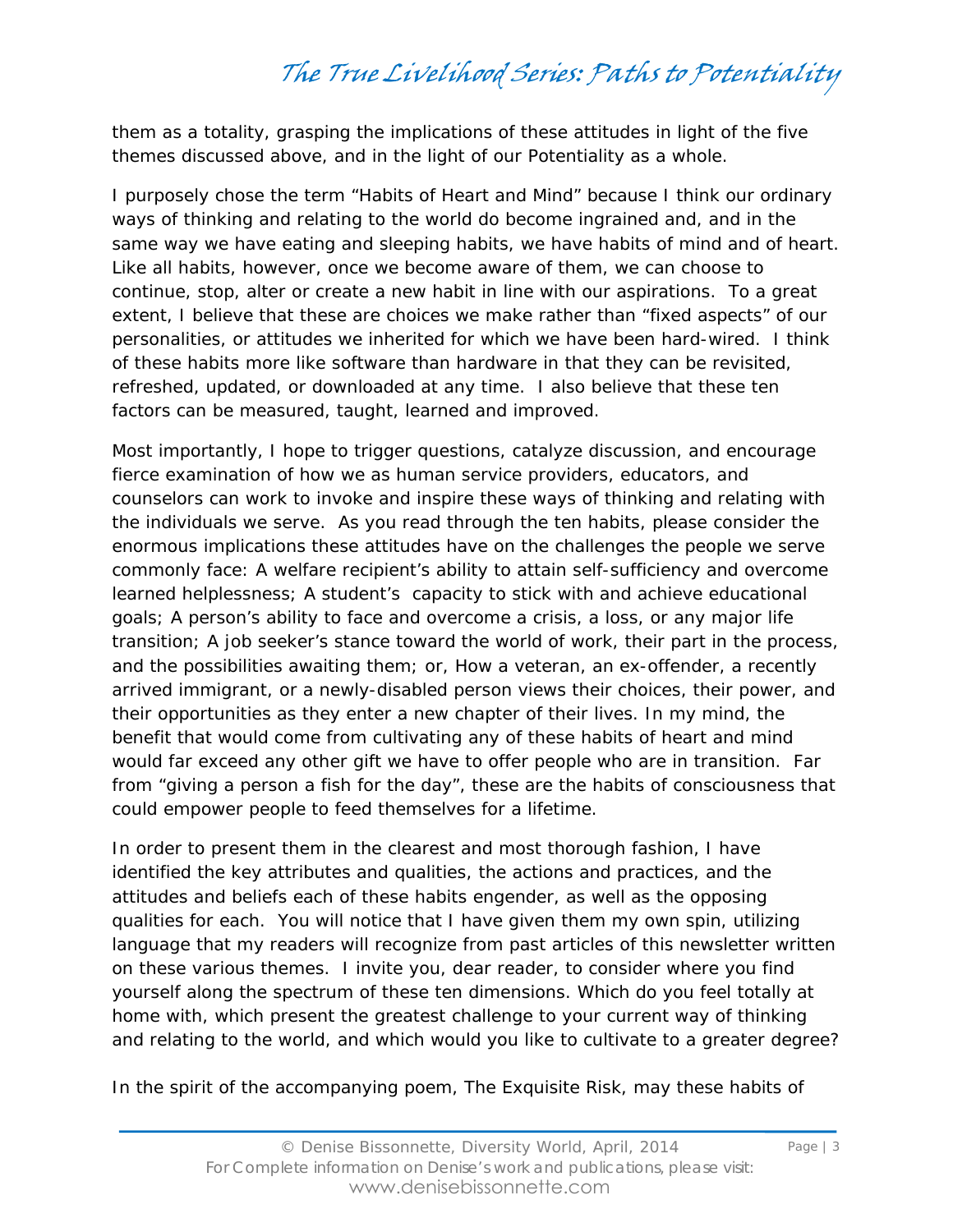consciousness help to make of our hearts "a ship, made for high seas… a wild bird, drawn to untamed skies."

## Ten Habits of Heart and Mind

### **1. Adopting a growth rather than a fixed mindset, embracing the unknown rather than avoiding change.**

*Attributes/Qualities:* Insatiable curiosity, Appetite for adventure, Thirst for learning, Adaptability, Sense of healthy vulnerability.

*Actions/Practices:* Remains open, curious and teachable rather than needing to be right and/or in control; Seeks new experiences, takes risks, always looking to expand horizons; Identifies more as a learner than an expert; Regards oneself as "unfinished" in all areas of personal and professional growth; Accepts change and befriends the unknown; Interprets fear as "excitement without breath"; On an unrelenting quest for excellence.

*Attitudes/Beliefs:* All of life is about change and 'being in transition' means we're still alive and breathing. We are either engaged in the adventure of growth and change, or in the process of stagnation and complacency. Life itself is the great unknown. The journey between what we are now and who we will become is where the heart of our real adventure lies. Around every bend in life lie fresh opportunities and new beginnings. What challenges us is what grows us.

> *"The aim of life is not to get rid of the butterflies in your stomach, but to get them to fly in formation." –* Outward Bound

*Opposing Qualities*: Fearfulness, Insecurity, Avoidance of change, Lethargy, Stuck in a rut.

### **2. Responding to the world from the inside out rather than from the outside in.**

*Attributes/Qualities:* Self-Efficacy, Self-empowerment, Responsibility, Capability, Confidence.

*Actions/Practices:* Puts more stock in who one *is* than what one has or does; Defines oneself by the values, tenets and qualities they wish to express in the world; Bases sense of security on principles that hold true regardless of outside events; Keeps energy and attention focused in areas of one's own influence and personal power; Takes proactive stance in responding to circumstances, honing in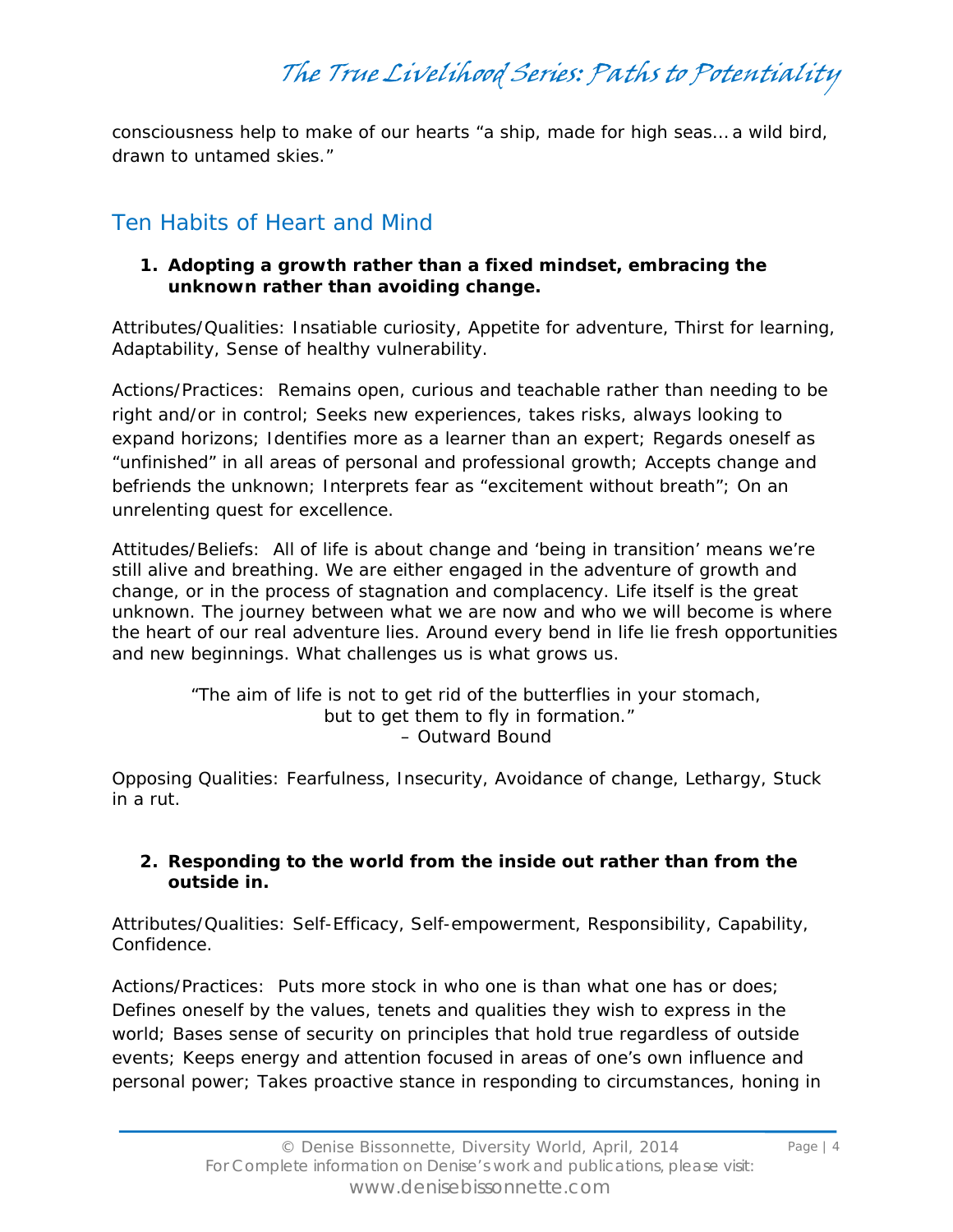on the desired outcome of a situation; Exercises a strong sense of personal power to handle whatever the world dishes up; Sticks to an internal locus of control.

*Attitudes/Beliefs:* Through the power of interpretation, we choose our perspective in any given situation. Our experience has more to do with what is happening *in* and *through* us, than what is happening *to* us. Mindset can make the difference between giving up and moving on, between identifying as a survivor or as a victim. Free will and choice matter more than fate and determinism.

*"The way you are toward your life is the way that your life will be toward you. Any time we perceive the problem as 'out there', that perception is the problem!"*  - Golda Meir

*Opposing Qualities*: Fatalism, Powerlessness, Helplessness, Surrendering to the whims of a chaotic world, Incapacity to respond to challenges, Need for validation.

### **3. Being true to one's gifts, purpose, and dreams; following one's heart rather than going with the crowd.**

*Attributes/Qualities:* Authenticity, Purposefulness, Loyalty to talents; Awareness of gifts; Desires of the heart.

*Actions/Practices:* Makes constructive use of solitude and reflection; Takes one's own needs, desires and passions seriously; Expresses a calm confidence with a balanced view of one's strengths and weaknesses rather than downplaying or overplaying accomplishments; Sets one's own standards for success and joy rather than competing with and comparing oneself to others; Acts on the sincere desires of one's heart; Shows up fully, willing to risk the vulnerability of individuality.

*Attitudes/Beliefs:* Everyone has a purpose and something unique and singular to offer the world. We are not here to simply witness creation, but to abet it. Opt to live the examined life. Follow your bliss. What is in your heart cannot be measured by standard tests and evaluations. We are here to express our gifts, not to impress others. Be true to your own dreams rather than wait for your dreams to be true to you.

> *"The finest gift we have to offer this world is the gift of ourselves."*  - Denise Bissonnette

*Opposing Qualities*: Comparing oneself to others, Self-judgment by other's standards, Denial of purpose, desire, and dreams, Selling out to mediocrity for the sake of security.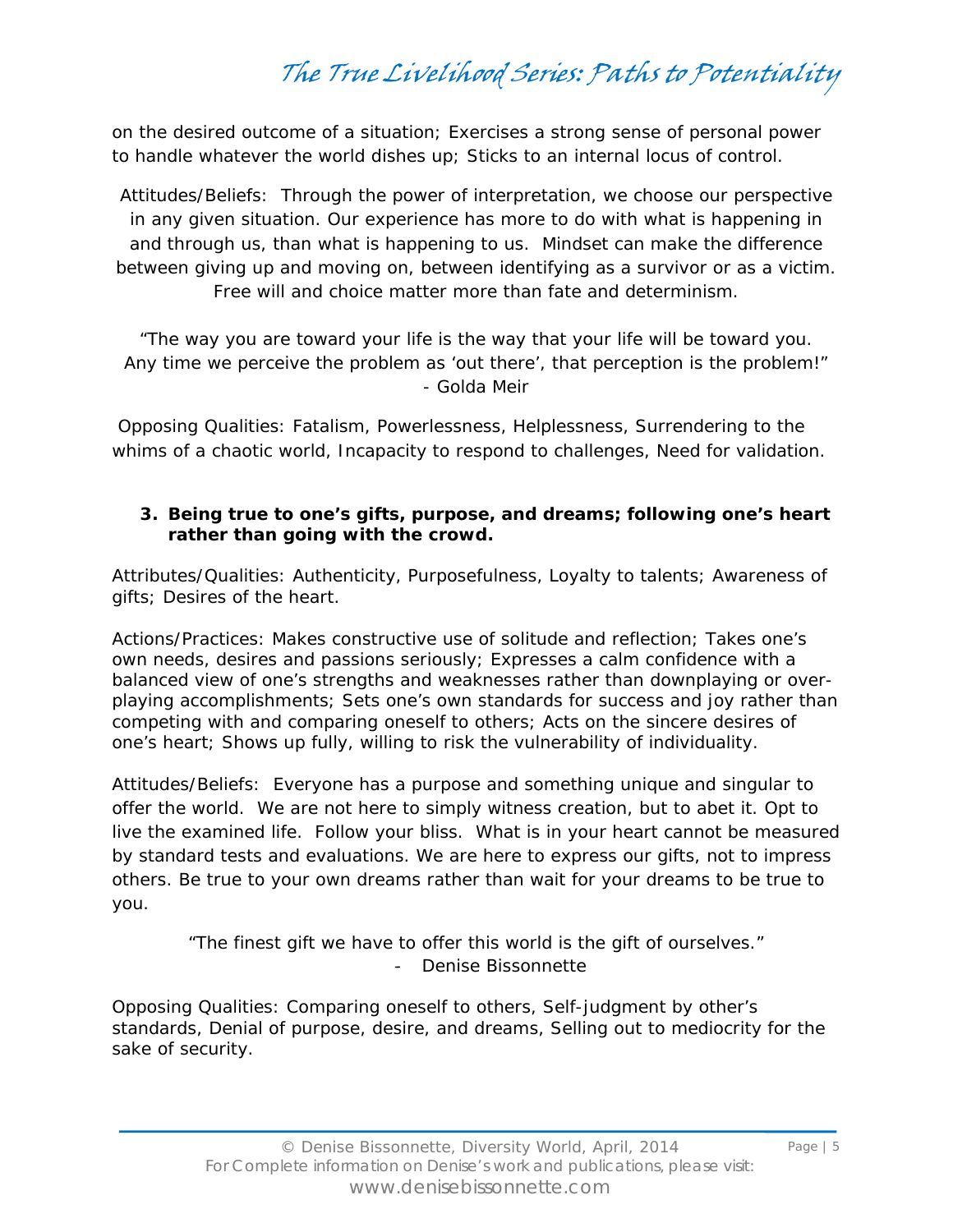#### **4. Using one's imagination for the forces of hope rather than fear; seeing abundance rather than scarcity.**

*Attributes/Qualities:* Realistic optimism; Hopefulness; Gratitude, Healthy expectation of good, Faithfulness, Joy.

*Actions/Practices:* Directs attention to what is going right, what can be counted on, what to be grateful for, and what is possible in the future; Seeks beauty; Counts blessings rather than burdens; Anticipates, affirms, and celebrates the abundance and bounty of the everyday world; Lives in the present; Harnesses the imagination for forces of good.

*Attitudes/Beliefs:* How and where we direct our attention is all-important. Optimism is true moral courage. Things can change for the better. Nothing is "too good to be true". We need not take the limits of our own imaginations for the limits of the world. Each day is a gift to be relished, tomorrow is not promised. We are blessed in more ways than we can ever fully imagine. Hope takes work, and we are designed for hope. Opportunity is everywhere for those with the eyes to perceive it, and possibility often lies in places we would least expect. Take heed of Thomas Edison's advice: "When you have exhausted all possibilities, remember this: You haven't."

### *"Two men in prison looked through bars; one saw mud, the other stars." -* Frederick Langbridge

*Opposing Qualities*: Cynicism, Scepticism, Pessimism, Self-preoccupation, Sense of entitlement, Scarcity consciousness, Despairing, Doubt.

### **5. Approaching obstacles as opportunities – treating failure as "feedback".**

*Attributes/Qualities:* Resilience, Openness to Experience, Humility, Flexibility.

*Actions/Practices:* Doesn't take rejection personally; Looks for the lesson in everything; Intentionally avoids seeing challenges as insurmountable, always asking for best possible interpretation of situation; Manages one's expectations and focuses more on effort than results; Persists rather than surrenders in the face of challenges.

*Attitudes/Beliefs:* This is a lessons-based world and challenges are a natural part of life. There is a difference between meeting defeat, and being defeated. Mistakes are an important of the learning process. Nothing is more resilient than the human spirit. The difference between a roadblock and a stepping stone is a matter of perspective. Believe in "post traumatic growth", allowing a setback to cause us to see things in a new, fresh light. If you are going to fail, fail forward or fail up.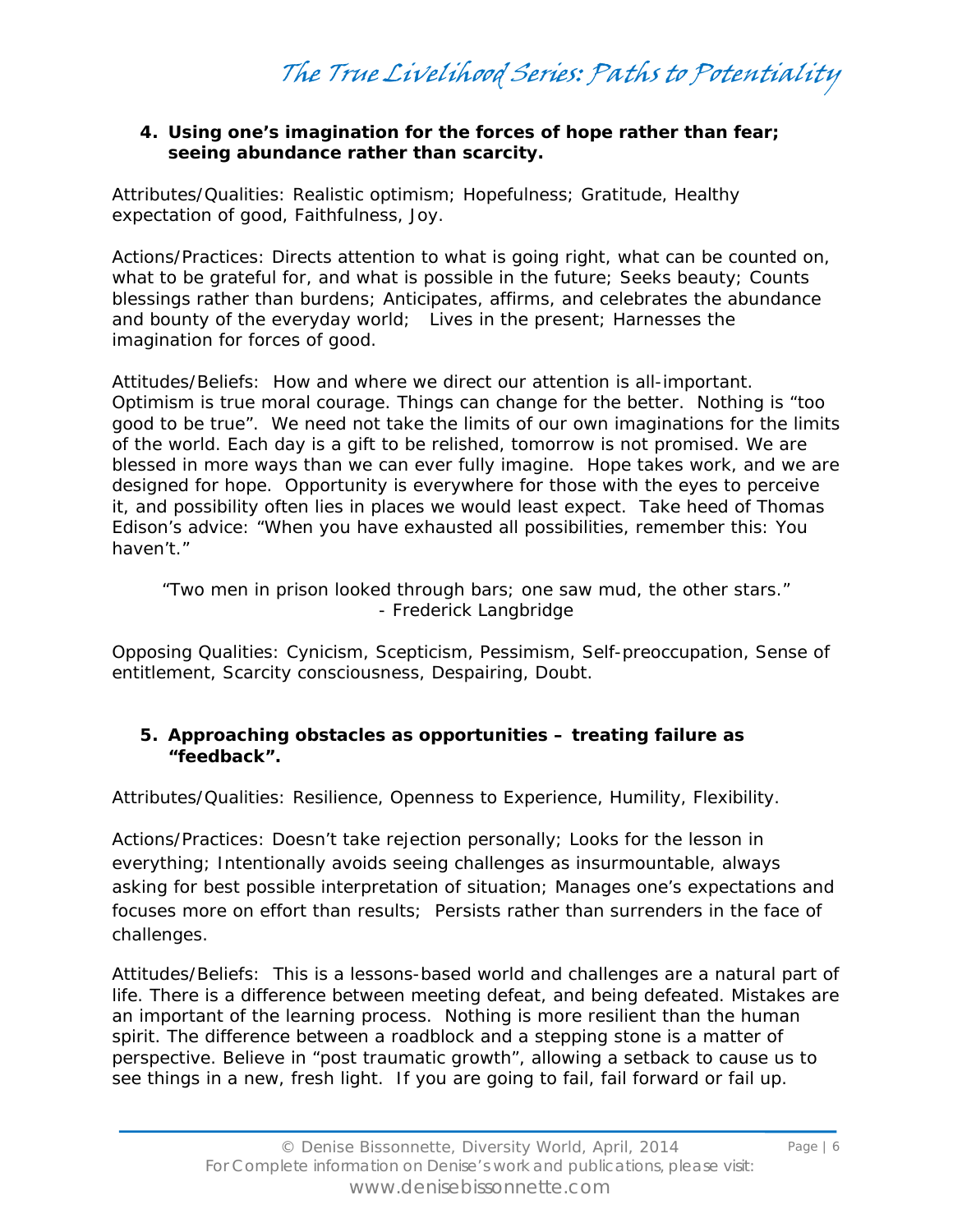The True Livelihood Series: Paths to Potentiality

*"Success does not tempt that man, this is how he grows, by being defeated, decisively, by constantly greater things." -* Rainer Marie Rilke

*Opposing Qualities*: Inflexibility, Defeatist attitude, Ego-Centered, Fatalistic, Easily discouraged, Self-doubt, Need for validation.

#### **6. Keeping a level head and able to respond rationally rather than reacting compulsively and emotionally.**

*Attributes/Qualities:* Level-headedness, Reasonableness, Ability to problem-solve, Emotional intelligence.

*Actions/Practices:* Stays calm under pressure; Practices mindfulness; Purposely makes choices based on long term ramifications rather than immediate gratification; Is driven more by significance than success; Exercises impulse control; Has a solid sense of solid ground from which to make choices rather than acting indecisively or abdicating their choices.

*Attitudes/Beliefs:* It's important to be with and learn from the whole spectrum of emotions rather than ignoring them or being overwhelmed by them. 'Minding the mind' is critical rather than letting it operate like a runaway train. It is human to react, but it is even *more* human to respond appropriately and rationally once one has their wits about them. Tunnel vision gets us nowhere. Keep your eye on the ball and don't get distracted from the goal.

*"It is in our daily choices that we sit with the Gods and design ourselves."*  – Dorothy Gilman

*Opposing Qualities:* Irrationality, Emotional immaturity, Compulsiveness, Inability to make decisions.

### **7. Treating life as the ultimate art form, valuing the role of creativity and inspiration in shaping one's destiny.**

*Attributes/Qualities:* Creativity, Self-Expression, Inspiration, Inquisitiveness, Insatiable curiosity, Resourcefulness, Big picture perspective.

*Actions/Practices:* Takes a creative approach to problem-solving; Looks for possibilities everywhere; Observes everything; Is an avid people-watcher and trend-spotter; Able to connect dots others do not see; Asks big questions and considers the broader context; Surrounds oneself by what is inspiring; Remains open and receptive to gifts of the muse; Maintains balance between confidence and humility, taking initiative and being receptive, being spontaneous and having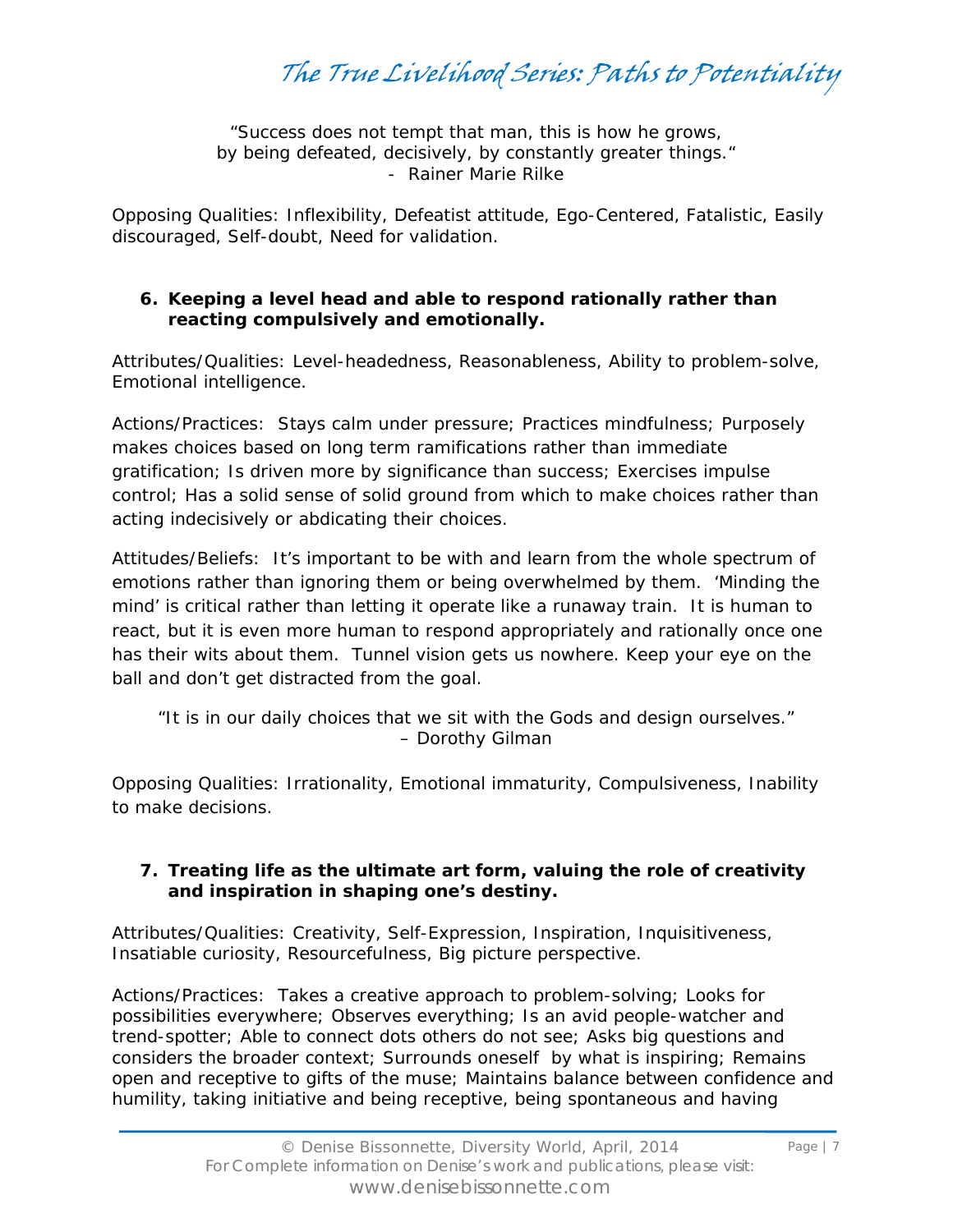focused concentration; Appreciates the benefits of sustained effort over the long term, knowing that a relationship, a career, or a legacy, like a painting or a manuscript, cannot be forced.

*Attitudes/Beliefs:* The world is not yet finished. Possibility abounds. The questions we ask are fateful. Asking "why" is important, but asking "Why not", is even more so. The world needs dreamers. Creativity is our birthright, and artistic expression is the province of every human being. We are unlimited and unbounded in the infinite ways in which we can choose to create, express, and communicate with the world around us. Creativity and imagination can lead to sudden connections and new insights. Every aspect of life is a "work in progress" and we need to be open to the on-going process of revision, editing and refining.

*"The secret to discovery is not in seeing new landscapes, but in having new eyes."*  - Marcel Proust

*Opposing Qualities:* Rigid thinking, Dogmatism, Accepting the world at face value, Uninspired, Operating from a fixed reality.

### **8. Accepting one's part in the whole, seeing the best in everyone, and embracing interdependence.**

*Attributes/Qualities:* Generosity of spirit; Interdependence; Connectedness to others, Empathy, Compassion, Kindness, Willingness to ask for and offer help.

*Actions/Practices:* Looks for the best in others; Gives people the benefit of the doubt, takes communication seriously; Seeks out new opportunities to connect with others; Makes a habit of asking for and/or offering help when needed; Maintains good relationships with family members and friends and others who are important; Cares more about being kind than being right; Works to break down barriers between people and create a more expansive sense of "we".

*Attitudes/Beliefs:* By our mere presence in the world, we are an inextricable part of web of life and the impact of our actions and inactions matters to the whole. We each must be responsible for our own ripple effect. We are either part of the problem or part of the solution. Through compassion and kindness we have the power to uphold the dignity, well-being, and integrity of every person around us. We are here to sow seeds of affirmation and encouragement for one another taking turns championing the gifts we each have to offer. Whatever affects one person in the circle, affects everyone indirectly. It's important to recognize those who have helped us, and pay it forward. Our willingness to offer and ask for help is crucial to community, and can change the world.

> *"There are no passengers on Planet Earth, there is only crew."*  - Buckminster Fuller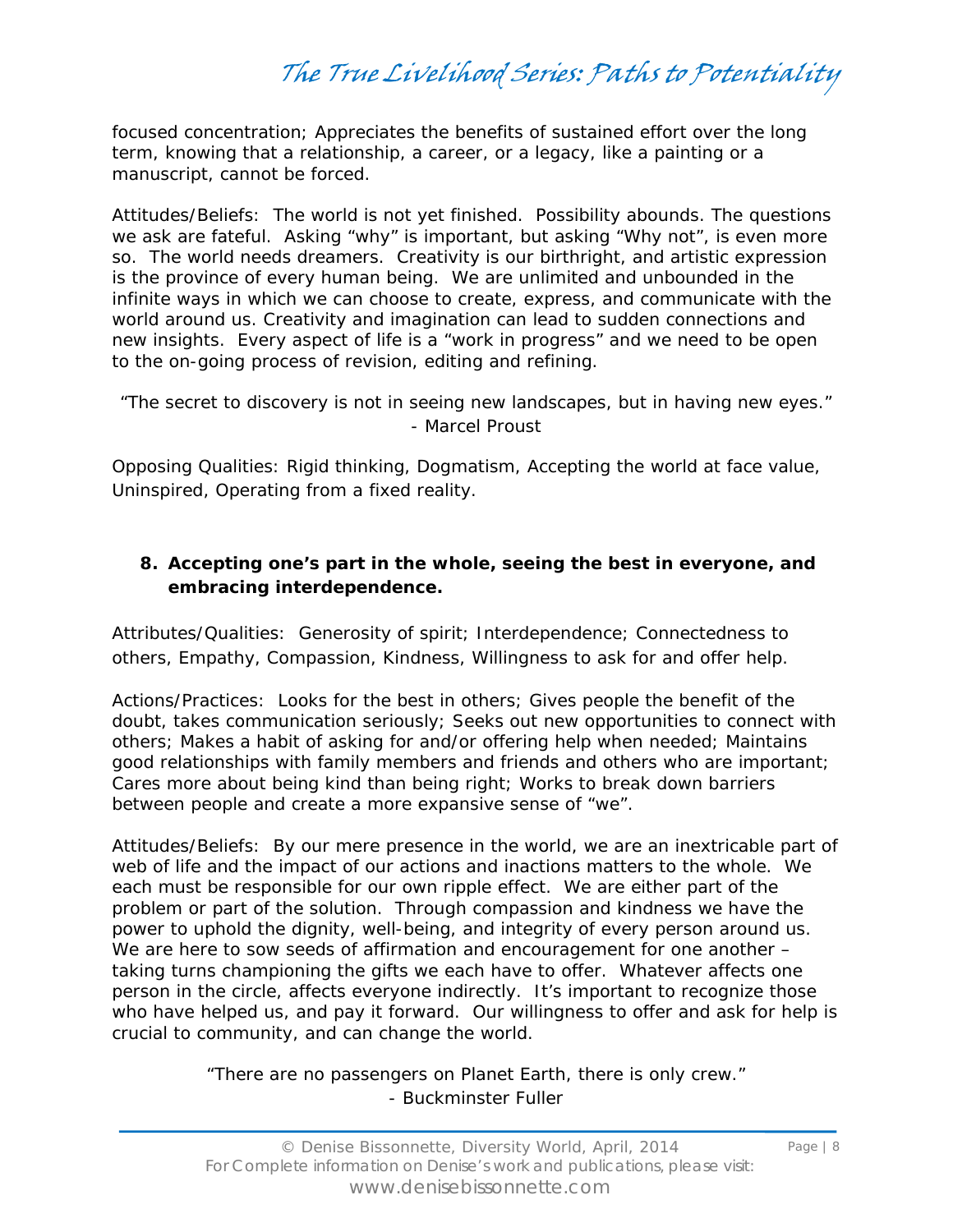*Opposing Qualities:* Lone-wolf mentality, Exclusion, Competiveness, Defensiveness, Small-mindedness, Greediness.

### **9. Keeping to an action-orientation – focusing on the next right step.**

*Attributes/Qualities:* Determination, Decisiveness, Accountability, Initiative, Persistence, Energy, Vitality.

*Actions/Practices:* Develops a realistic plan and moves towards goals in a decisive manner; Focuses on small daily accomplishments, deciding in each moment what the "next right step" might be; Focuses on one's efforts and intentions, knowing that persistence will pay off in the long run; Makes and keeps to daily commitments, not avoiding accountability; Attempts to keep one's plan gentle enough to be doable, but ambitious enough to be inspiring; Celebrates small achievements along the way.

*Attitudes/Beliefs:* Life is full of fresh starts and new beginnings and that it's never too late to become what you wish to be. Nothing is more empowering than the power that lies in taking a single step in the direction of the life we long to be living. Daily effort is the path to mastery. Change only happens by changing ourselves, one action or choice at a time. Our behavior is the only true measure of our values and intentions - everything else is wishful thinking. We may falter along the way, but everyday gives us a new opportunity to start again.

*"Gardens are not made by singing 'oh how beautiful' while sitting in the shade."* – Rudyard Kipling

*Opposing Qualities:* Hesitance, Lethargy, Indolence, Laziness, Surrender, Helplessness.

### **10. Remaining mindful that "our life is our message", living each day by design rather than by default.**

*Attributes/Qualities:* Self-Discipline, Mindfulness, Self-Care, Integrity, Character, Leadership.

*Actions/Practices:* Takes care of oneself; Plays the role of guardian to one's mind, body and spirit; Maintains awareness of one's own needs, thoughts and feelings; Sets personal and professional boundaries; Intentionally engages in activities that replenish and renew the spirit, inspire and enliven the mind, and keep the body healthy and moving; Is careful to walk the talk, and practice what one preaches; Is careful to not indulge in negative self-talk or slip into false self-glorification.

*Attitudes/Beliefs:* We can't give what we ain't got; If we want to inspire others, we have to live an inspired life. Our life is our message, by design or by default. We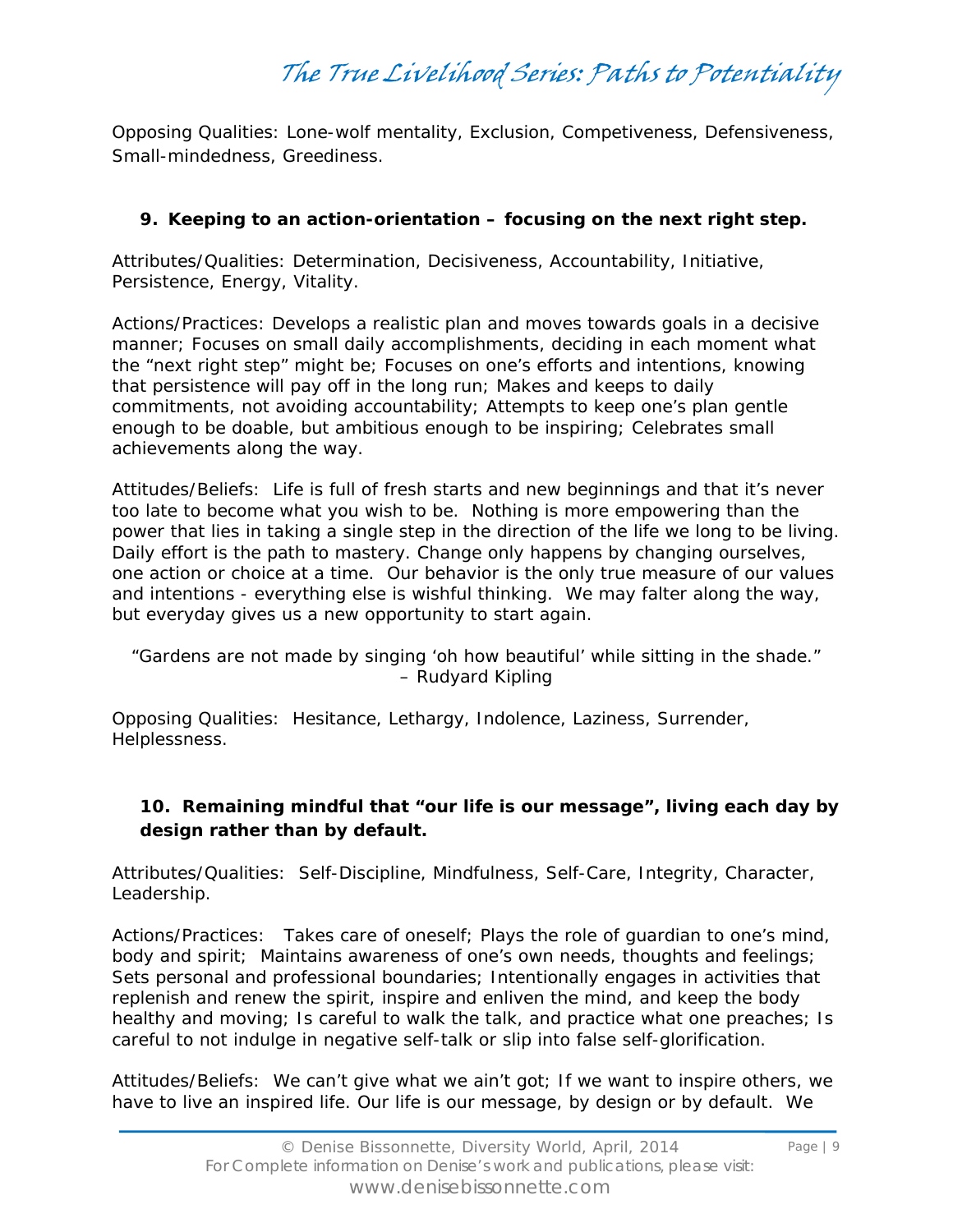must be impeccable with our word, deeds, and promises. The values we espouse must shine through our daily choices, actions and relationships. Character is at the core of who we are and having integrity means that who we are and what we do are in sync. No one is exempt from the privilege and responsibility of leadership as all of us are ambassadors for something. You cannot separate the message from the messenger – we always lead by example.

> *"We must be the change you wish to see in the world."*  – Mahatma Gandhi

*Opposing Qualities:* Mindlessness, Duplicity, Lack of integrity, Self-Deceit, Betrayal of one's sense of truth, Self-deception.

<sup>©</sup> Denise Bissonnette, April 2014 (If not used for commercial purposes, this article may be reproduced, all or in part, providing it is credited to "Denise Bissonnette, Diversity World www.diversityworld.com." If included in a newsletter or other publication, we would appreciate receiving a copy.)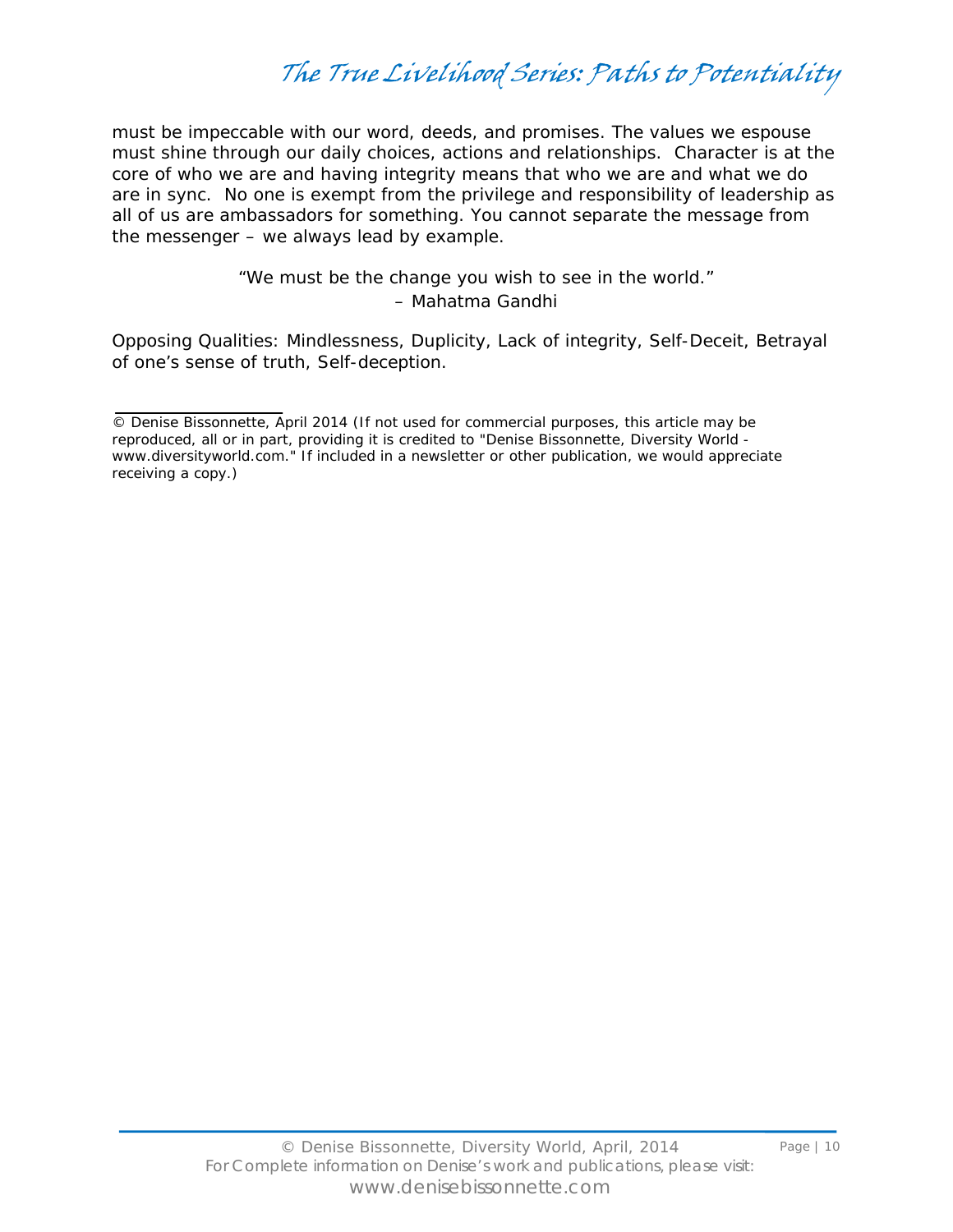

## The Exquisite Risk

Written by Denise Bissonnette

Sometimes my heart is a vagabond in search of a place to lay its sleepy head. Once rested, it is difficult to awaken from slumber. But that is to miss the point of having a beating heart. The heart is a ship, made for high seas… The heart is a wild bird, drawn to untamed skies. My heart loves the safe valley floor. It paints the picket fence white, whistling while it works, loving in all ways safe and comfortable.

But the true homeland of the heart is in the horizon. Gazing out at the long, twisted road

falling from eye's view.

Learning to love in new ways,

ways radical, forgiving, less careful, more true.

Less anxious to worship those it adores;

More willing to wash the feet of those it does not yet understand.

The heart forever yearns to speak in a new tongue, to move in ways it thought impossible.

It will settle on burning at a low flicker,

 the small flame shining behind the window at twilight … But oh, to be a blazing star of fire glowing in the deeper night –

That is its proper place.

The poet asks, "Are you breathing just a little and calling it a life?"

The heart whispers, "Keep me safe and I will sing you sweet familiar songs that lull you to sleep … But take the exquisite risk of allowing me to ache from the use of unused muscles, perhaps to even break, again and again, and you will hear songs falling from the throat of the very world, the birds, the stones, the stars, and all that you dare to love. Be warned: these songs are not lullabies; They are clarion calls to a life you have only imagined."

© Copyright Denise Bissonnette, Diversity World, 2006.